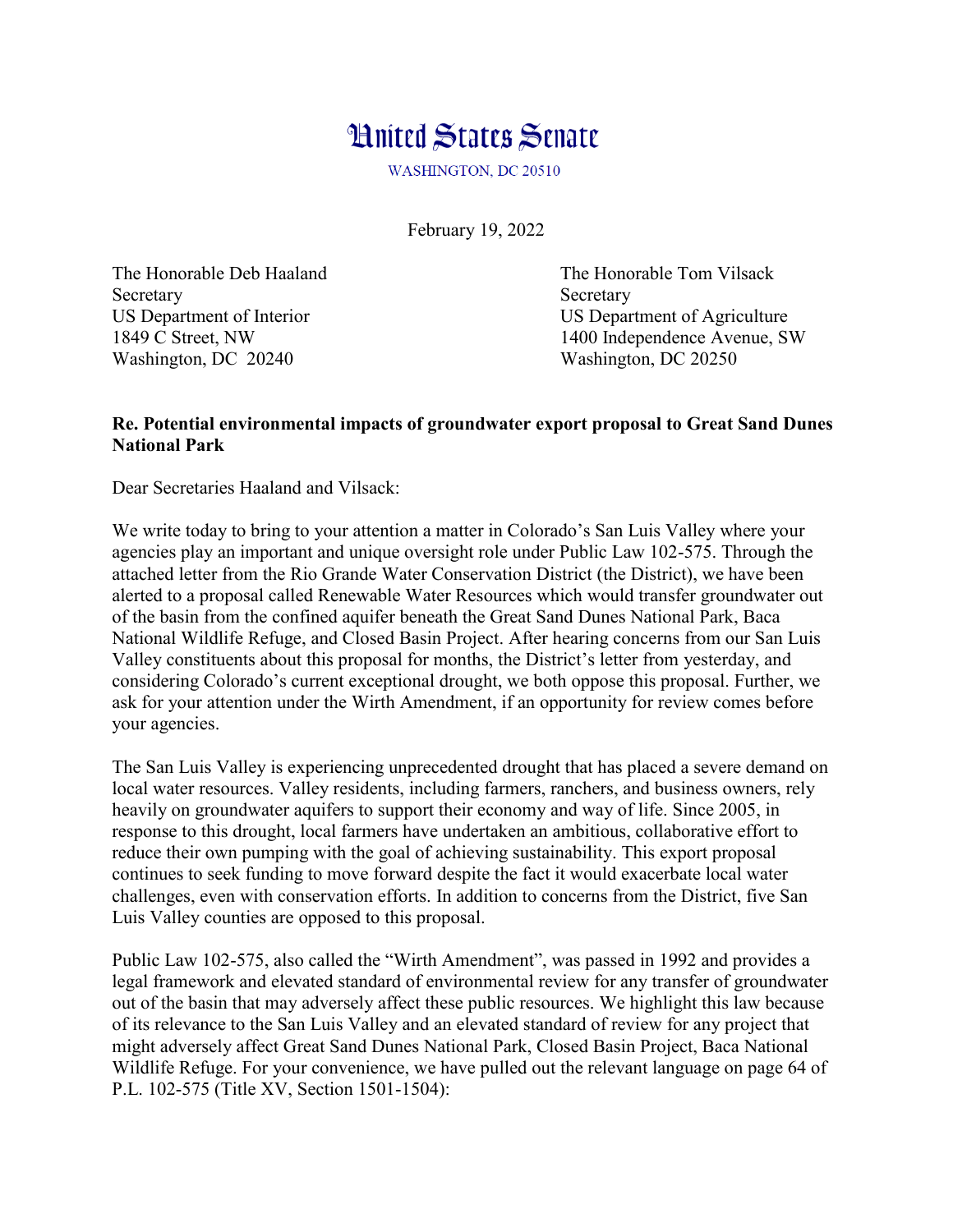## **SEC 1501: PERMIT ISSUANCE PROHIBITED**

(a) No agency or instrument of the United States shall issue any permit, license, right-of way, grant, loan or other authorization or assistance for any project or feature of any project to withdraw water from the San Luis Valley, Colorado, for export to another basin in Colorado or export to any portion of another State, unless the Secretary of the Interior determines, after due consideration of all findings provided by the Colorado Water Conservation Board, that the project will not:

(1) increase the costs or negatively affect operation of the Closed Basin Project;

(2) adversely affect the purposes of any national wildlife refuge or Federal wildlife habitat area withdrawal located in the San Luis Valley, Colorado; or

(3) adversely affect the purposes of the Great Sand Dunes National Monument, Colorado.

(b) Nothing in this title shall be construed to alter, amend, or limit any provision of Federal or State law that applies to any project or feature of a project to withdraw water from the San Luis Valley, Colorado, for export to another basin in Colorado or another State. Nothing in this title shall be construed to limit any agency's authority or responsibility to reject, limit, or condition any such project on any basis independent of the requirements of this title.

The Colorado delegation previously raised similar concerns with your agencies. In 2014, Senator Bennet led a letter with Senator Udall, Congressmen Tipton and Gardner elevating these same responsibilities to your attention in the face of a similar groundwater export proposal.

On behalf of our San Luis Valley constituents and the water resources so critical to their economic future, we must oppose the Renewable Water Resources proposal. We thank you for your assistance when your agencies are presented with the opportunity to review this matter.

Sincerely,

Michael F. Bennet

 $\psi$  open various

United States Senator United States Senator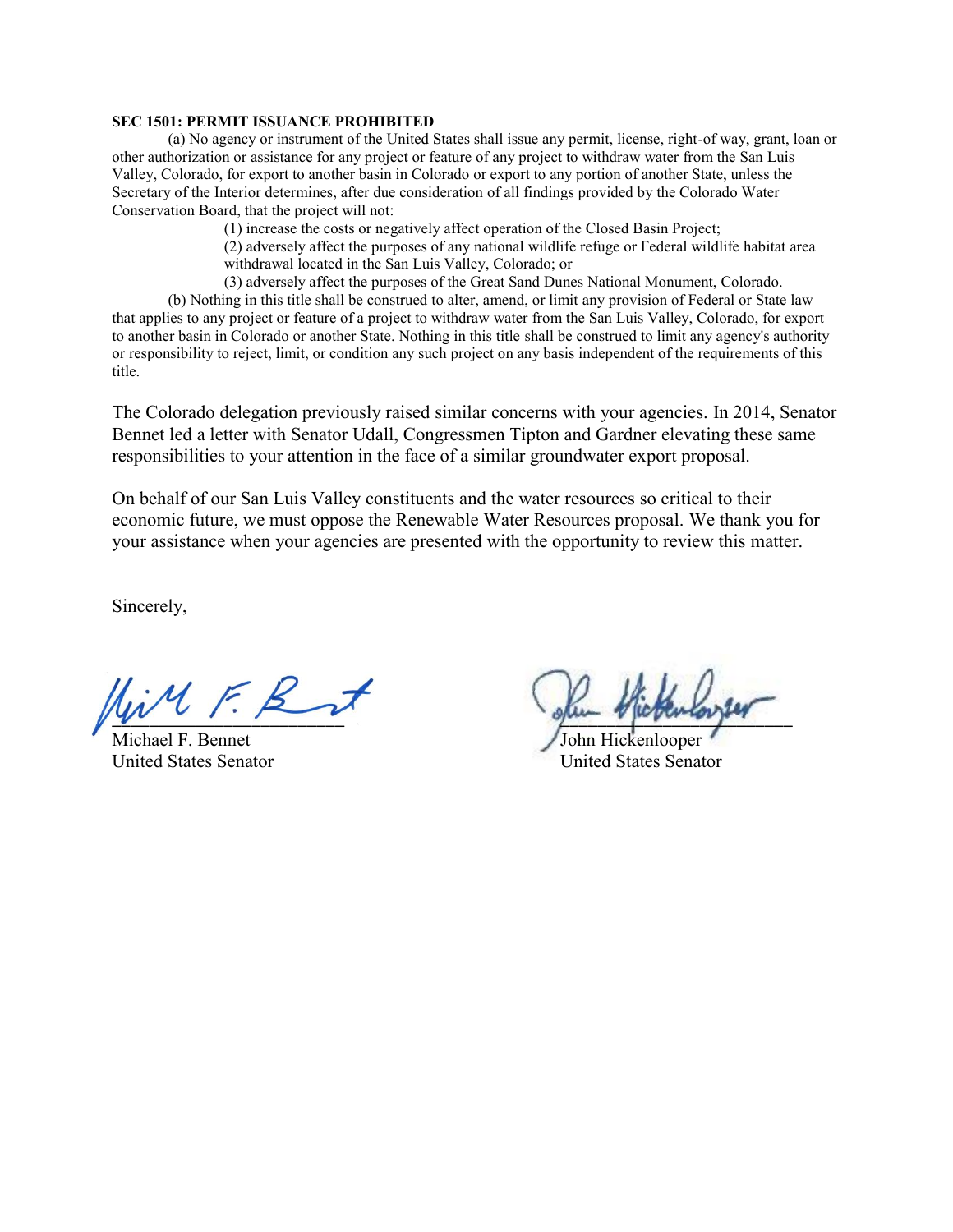

## Rio Grande Water Conservation District

8805 Independence Way · Alamosa, Colorado 81101 Phone: (719) 589-6301 • Fax: (719) 992-2026 Protecting & Conserving San Luis Valley Water

February 18, 2022

**Senator Michael Bennet** 261 Russell Senate Building Washington, D.C. 20510

Senator John Hickenlooper Russell Senate Office Building, Suite SR-374 Washington, D.C. 20510

Dear Senators Bennet and Hickenlooper,

We are writing to thank you for your past support for the citizens of the San Luis Valley in protecting their water resources from the risk of speculative schemes to export our water out of this Valley. Sadly, we must again seek your help because a new scheme to transfer significant and valuable water resources from the San Luis Valley's confined aquifer to the growing metropolitan area has arisen.

We are in the midst of discussions with several entities both in the Valley and on the Front Range about the impacts of the proposal by former Governor Bill Owens and his company, Renewable Water Resources ("RWR"), to export water from the Valley. This proposal is nearly identical to the proposal you both opposed in 2014 advanced by an entity called Sustainable Water Resources. At this time RWR continues its efforts to find a buyer for the water which it hopes to transfer. If you have not yet seen this plan description, go to www.protectsanluisvalleywater.com

We would ask you to send a letter to the various federal agencies with assets in the Valley indicating the critical importance of this matter to both the citizens of the Valley as well as all of the federal assets in the Valley. We are continuing our effort to educate those agencies about the potential adverse impacts on those federal assets as well as the federal statute under which they must view any proposed transfer of water which affects the Valley.

Because the citizens of the San Luis Valley are already involved with a massive effort to actually reduce the total amount of water withdrawn from the aquifers underlying the Valley to ensure that the resource is sustainable for both future generations and the environment for all time it seems particularly inappropriate for anyone to entertain a new scheme to increase the use of this